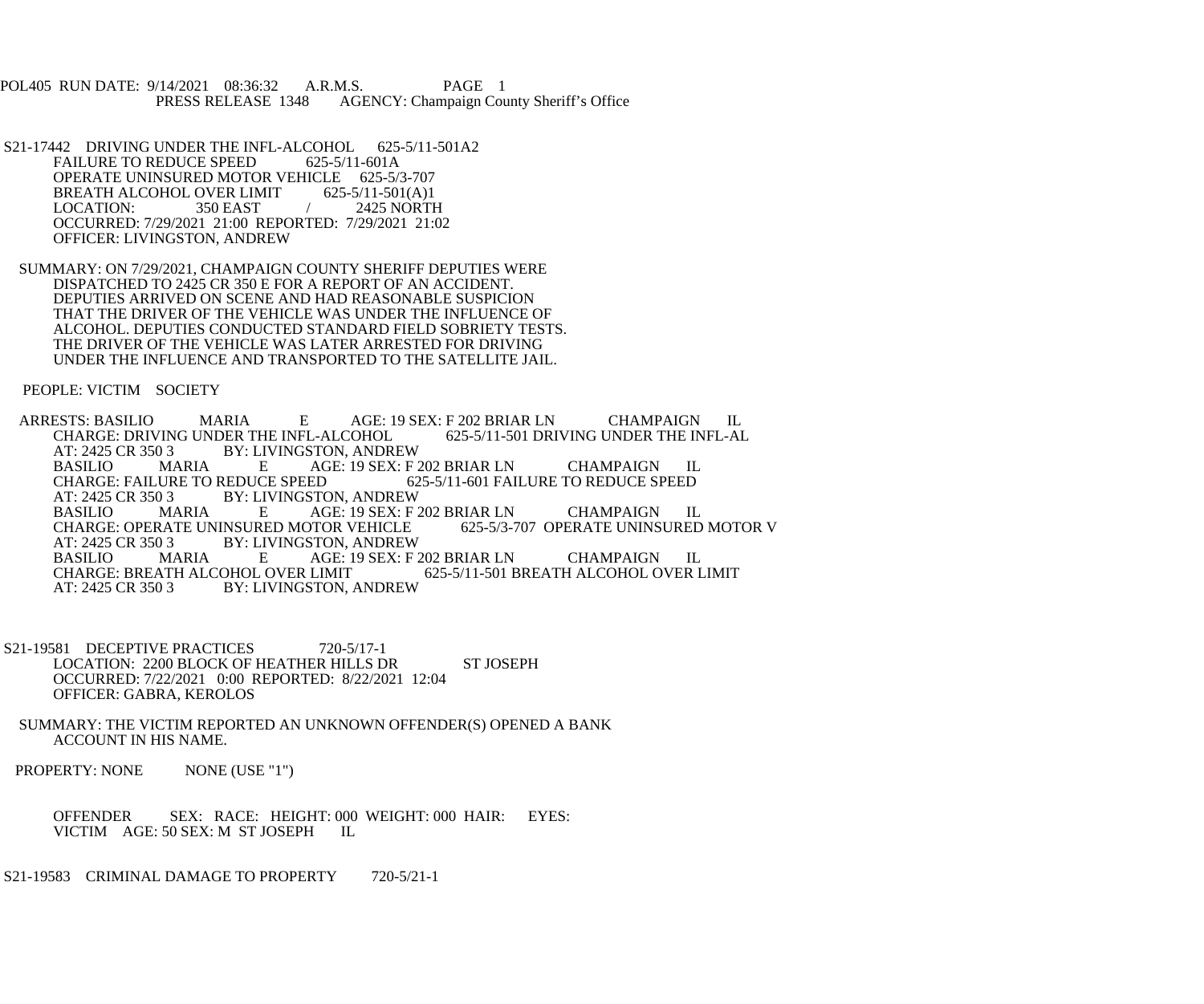- POL405 RUN DATE: 9/14/2021 08:36:32 A.R.M.S. PAGE 2 PRESS RELEASE 1348 AGENCY: Champaign County Sheriff's Office TRESPASS TO LAND/REAL PROPERTY 720-5/21-3<br>LOCATION: 2100E / 1850N/1700 / 1850N/1700N OCCURRED: 8/20/2021 19:00 REPORTED: 8/22/2021 14:08 OFFICER: GABRA, KEROLOS
	- SUMMARY: THE VICTIM ADVISED HE WENT TO HIS STORAGE SHED LOCATED ON THE PROPERTY HE OWNS AND DISCOVERED DAMAGES TO THE DOOR LOCK. THE VICTIM ADVISED NOTHING WAS TAKEN.
- PROPERTY: DAMAGED 1 LOCK
	- OFFENDER SEX: RACE: HEIGHT: 000 WEIGHT: 000 HAIR: EYES: VICTIM AGE: 61 SEX: M CHAMPAIGN IL
- S21-19622 ASSIST OTHER POLICE DEPT CANINE SEARCH VEHICLE<br>LOCATION: LAKE C LAKE OF THE WOODS RD/ GOLF DR OCCURRED: 8/23/2021 2:40 REPORTED: 8/23/2021 2:40 OFFICER: CHRISTENSEN, CORY
- SUMMARY: CCSO STATE CERTIFIED NARCOTIC DETECTION CANINE ASSIST MAHOMET PD ON A TRAFFIC STOP. CANINE POSITIVELY ALERTED TO THE ODOR OF NARCOTIC DURING AN OPEN-AIR EXTERIOR SCREEN OF THE STOPPED VEHICLE. SUSPECTED METHAMPHETAMINE AND SUSPECTED CANNABIS ALONG WITH DRUG EQUIPMENT WAS DISCOVERED INSIDE OF THE VEHICLE. THE DRIVER WAS PLACED UNDER ARREST BY MAHOMET PD AND TRANSPORTED TO THE CHAMPAIGN CO. SATELLITE JAIL.
- PEOPLE: VICTIM SOCIETY OFFENDER AGE: 47 SEX: F OFFENDER AGE: 45 SEX: F
- S21-19660 OTHER TROUBLE/INFO RPT LOCATION: PULASKI ST / RANDOLPH ST/WINNEBAG OCCURRED: 6/17/2021 0:00 REPORTED: 8/23/2021 13:00 OFFICER: REIFSTECK, JONATHAN
- SUMMARY: THE SUSPECT VIOLATED A CIVIL AGREEMENT WITH THE VICTIM BY REMOVING A STORAGE SHED FROM THE PROPERTY.
- PROPERTY: UNKNOWN 1 SHED-STORAGE
	- OFFENDER AGE: 56 SEX: F VICTIM AGE: 60 SEX: M ST JOSEPH IL
- S21-19670 THEFT-IDENTITY 720-5/16-30(A)<br>LOCATION: 600E / 3300N/3  $/ 3300N/3400N$  OCCURRED: 8/23/2021 14:33 REPORTED: 8/23/2021 14:33 OFFICER: HALLETT, SHAWN
- SUMMARY: RESPONDED IN REFERENCE TO AN IDENTITY THEFT REPORT. THE R/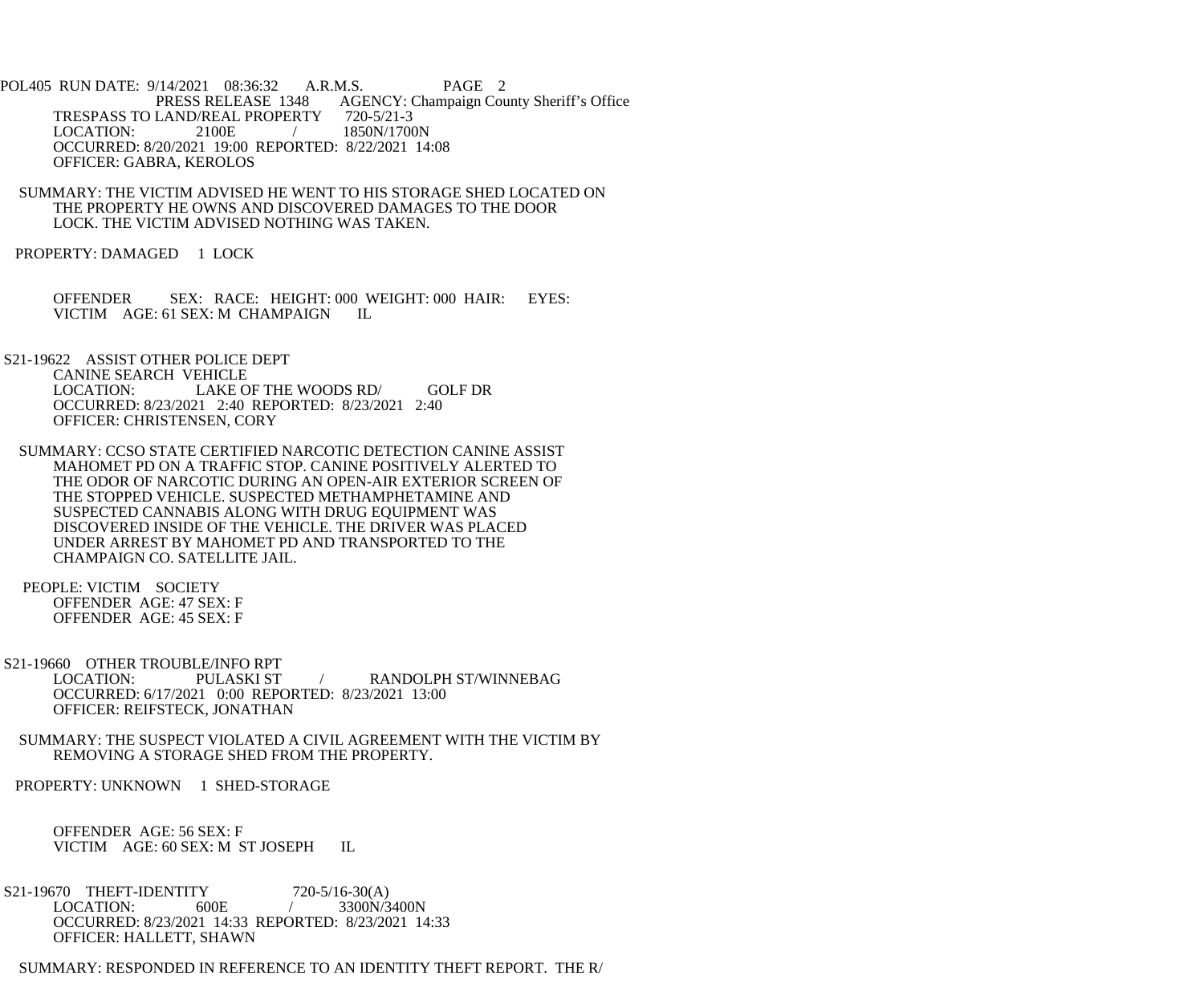POL405 RUN DATE: 9/14/2021 08:36:32 A.R.M.S. PAGE 3<br>PRESS RELEASE 1348 AGENCY: Champaign Cou AGENCY: Champaign County Sheriff's Office P HAS NOT HAD ANY FINANCIAL LOSS HOWEVER UNKNOWN PERSON(S) HAVE TRIED TO CASH A CHECK MADE OUT TO HIS NAME. THE R/P ALSO RECEIVED CHECKS FROM A BANK THAT HE DID NOT OPEN AN ACCOUNT IN. THERE IS NO SUSPECT INFORMATION.

PROPERTY: NONE NONE (USE "1")

 OFFENDER SEX: RACE: HEIGHT: 000 WEIGHT: 000 HAIR: EYES: VICTIM AGE: 58 SEX: M FOOSLAND IL

S21-19685 BATTERY-DOMESTIC 720-5/12-3.2<br>BATTERY 720-5/12-3 BATTERY 720-5/12<br>LOCATION: ROBIN RD N PHEASANT RIDGE RD/MO OCCURRED: 8/23/2021 17:30 REPORTED: 8/23/2021 17:32 OFFICER: PING, JOEL

 SUMMARY: ON AUGUST 23, 2021, CHAMPAIGN COUNTY SHERIFF'S DEPUTIES RESPONDED TO AN ADDRESS IN MAHOMET TOWNSHIP FOR REPORT OF A DOMESTIC DISTURBANCE. UPON ARRIVAL, DEPUTIES INTERVIEWED ALL INVOLVED PARTIES. TWO OF THE INVOLVED PARTIES CLAIMED A BATTERY OCCURRED. ALL PARTIES PROVIDED CONFLICTING ACCOUNTS OF THE INCIDENT. DUE TO THE CONFLICTING ACCOUNTS, NO ENFORCEMENT ACTION WAS TAKEN AT THAT TIME AND PARTIES WERE SEPARATED FOR THE EVENING. NOTHING FURTHER TO REPORT AT THIS TIME.

 OFFENDER AGE: 37 SEX: M VICTIM AGE: 35 SEX: F MAHOMET IL<br>VICTIM AGE: 38 SEX: F CHAMPAIGN IL VICTIM AGE: 38 SEX: F CHAMPAIGN

S21-19774 RECOVERED STOLEN VEHICLE<br>LOCATION: 300 E / LOCATION:  $300 E$  / 1600 N OCCURRED: 8/24/2021 12:58 REPORTED: 8/24/2021 12:58 OFFICER: BOLT, GAGE

 SUMMARY: ON 8/24/21 AT APPROXIMATELY 1916 HOURS DEPUTIES WERE DISPATCHED TO THE REPORT OF A CHECK VEHICLE IN SCOTT TWP. IT WAS LEARNED THAT THE VEHICLE WAS STOLEN. THE VEHICLE WAS PROCESSED, REMOVED FROM LEADS, AND RETURNED TO THE OWNER.

PROPERTY: STOLEN 1 MOTORCYCLE

 OFFENDER SEX: RACE: HEIGHT: 000 WEIGHT: 000 HAIR: EYES: VICTIM AGE: 22 SEX: M URBANA IL

S21-19789 THEFT \$500 AND UNDER 720-5/16-1 LOCATION: 00 BLOCK OF 3200N RANTOUL OCCURRED: 8/02/2021 0:00 REPORTED: 8/24/2021 15:51 OFFICER: REIFSTECK, JONATHAN

SUMMARY: THE SUSPECT STOLE A PACKAGE FROM OUTSIDE THE VICTIM'S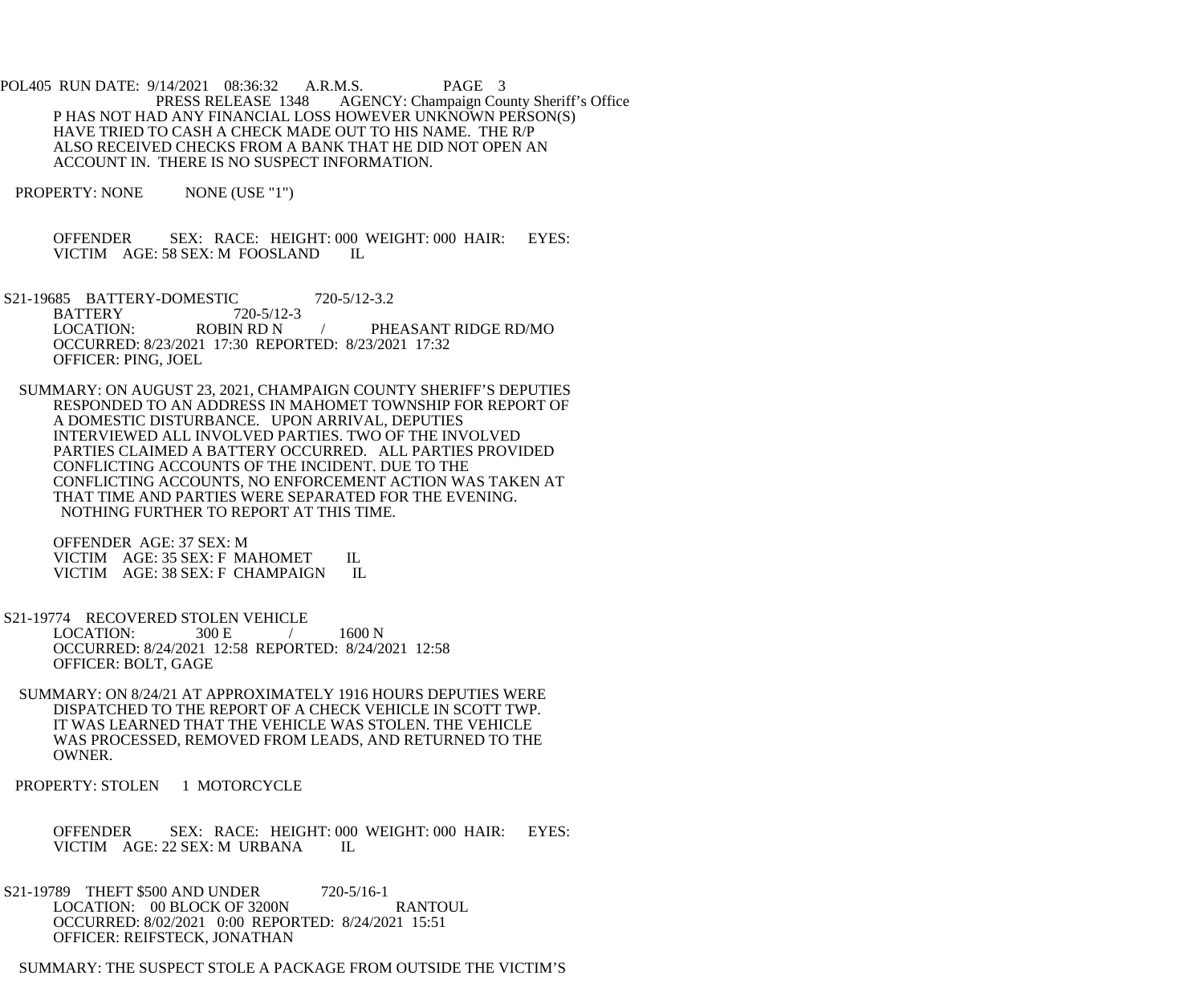POL405 RUN DATE: 9/14/2021 08:36:32 A.R.M.S. PAGE 4<br>PRESS RELEASE 1348 AGENCY: Champaign Cou AGENCY: Champaign County Sheriff's Office RESIDENCE. THERE IS NO SUSPECT INFORMATION.

PROPERTY: STOLEN 2 OTHER PROPERTY THAN LISTD

OFFENDER SEX: RACE: HEIGHT: 000 WEIGHT: 000 HAIR: EYES:<br>VICTIM AGE: 49 SEX: M RANTOUL IL VICTIM AGE: 49 SEX: M RANTOUL

- S21-20090 THEFT-RETAIL 720-5/16-25<br>BURGLARY 720-5/19-1 BURGLARY 720-5/19<br>LOCATION: DUNLAP AV S JONES DR/AIRPORT RD, OCCURRED: 8/27/2021 13:30 REPORTED: 8/27/2021 14:14 OFFICER: REIFSTECK, CHASE
- SUMMARY: ON FRIDAY (08/27/21) AT APPROXIMATELY 1415 HRS, CHAMPAIGN COUNTY DEPUTY SHERIFFS WERE DISPATCHED TO THE WALMART OF SAVOY FOR A REPORT OF A RETAIL THEFT. UPON ARRIVAL, A NARRATIVE WAS OBTAINED FROM THE REPORTING PARTY. DURING THE INCIDENT, AN ADULT MALE EXITED THE STORE WITH SEVERAL STORE ITEMS WITHOUT PURCHASING THEM. THE MALE SUSPECT THEN FLED THE AREA ON FOOT. IT WAS LATER DISCOVERED THAT THE MALE HAD STOLEN A PICKUP TRUCK DURING A SEPARATE INCIDENT, JUST AFTER FLEEING FROM THE WALMART. THE MALE WAS LATER LOCATED BY DEPUTIES IN THE STOLEN PICKUP TRUCK, PLACED UNDER ARREST, AND TRANSPORTED TO THE CHAMPAIGN COUNTY SATELLITE JAIL.

PROPERTY: STOLEN 1 BACKPACK/SPORTS BAG

STOLEN 9 CLOTHING-NOT FURS

- STOLEN 3 CD / DVD DISK
- STOLEN 7 CD / DVD DISK
- STOLEN 1 CD / DVD DISK
- STOLEN 1 CD / DVD DISK
- STOLEN 1 COMPUTER ACCESSORY -OTHER

PEOPLE: VICTIM WALMART SAVOY IL

| ARRESTS: DAY | DANIEL                      |                      |                      | JOSEPH AGE: 38 SEX: M HOMELESS |  |
|--------------|-----------------------------|----------------------|----------------------|--------------------------------|--|
|              | <b>CHARGE: THEFT-RETAIL</b> |                      |                      | 720-5/16-25 THEFT-RETAIL       |  |
|              | AT: 502 S LIERMAN AVE       | BY: REIFSTECK, CHASE |                      |                                |  |
|              | DAY DANIEL                  |                      |                      | JOSEPH AGE: 38 SEX: M HOMELESS |  |
|              | <b>CHARGE: BURGLARY</b>     |                      |                      | 720-5/19-1 BURGLARY            |  |
|              | AT: 502 S LIERMAN AVE       |                      | BY: REIFSTECK, CHASE |                                |  |

S21-20447 BATTERY-DOMESTIC 720-5/12-3.2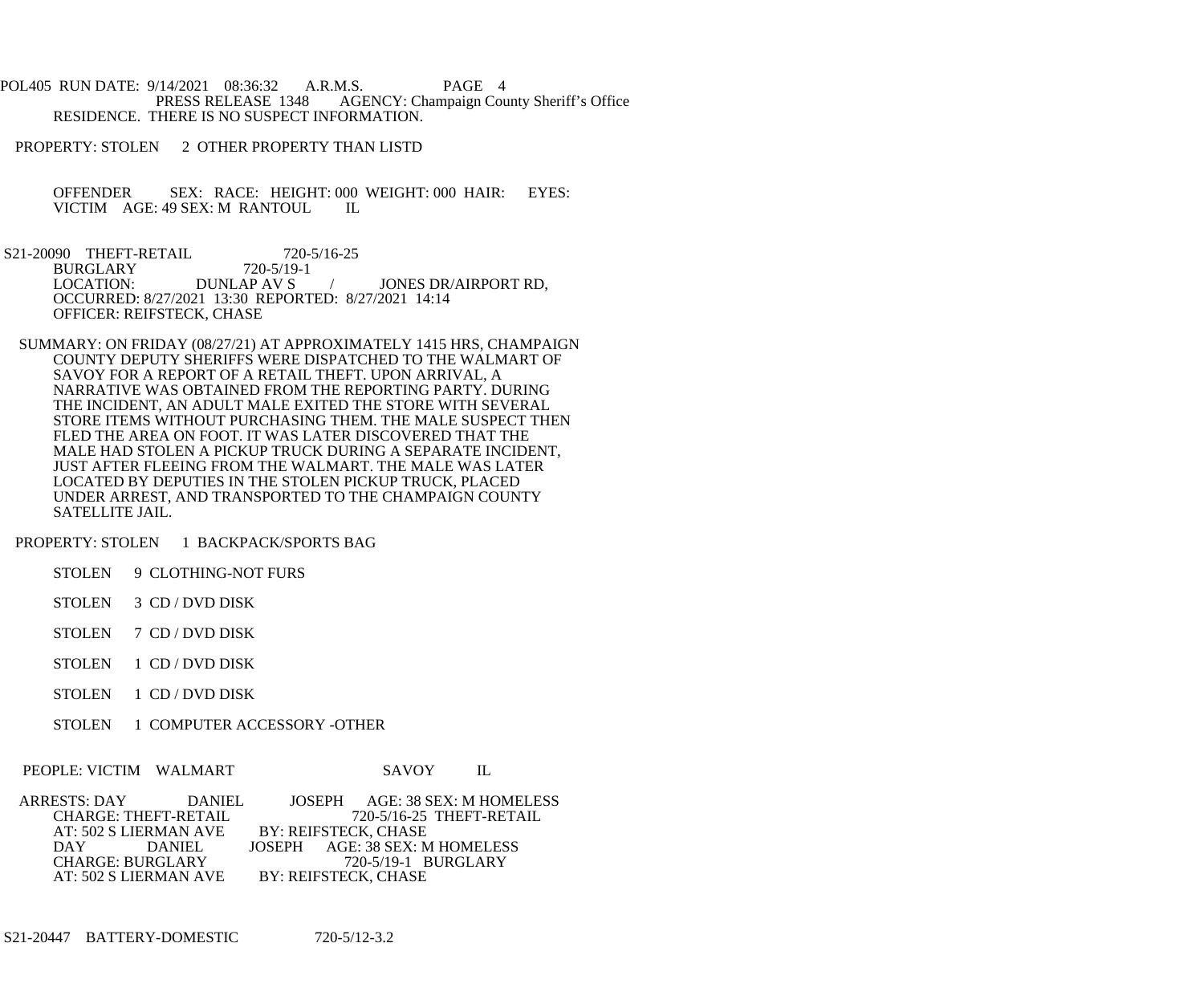POL405 RUN DATE: 9/14/2021 08:36:32 A.R.M.S. PAGE 5<br>PRESS RELEASE 1348 AGENCY: Champaign Cou AGENCY: Champaign County Sheriff's Office LOCATION: 00 BLOCK OF SHEMAUGER TRAIL URBANA OCCURRED: 8/31/2021 11:17 REPORTED: 8/31/2021 11:17 OFFICER: FERRIMAN, RICHARD

- SUMMARY: RP CALLED TO REPORT A DOMESTIC OCCURRING INSIDE THE RESIDENCE. IT WAS LEARNED THE VICTIMS WERE MOTHER AND GIRLFRIEND OF THE SUSPECT. THE SUSPECT WAS UPSET ABOUT PARENTING AND SHOVED HIS MOTHER. HIS GIRLFRIEND TOLD HIM TO STOP SHOVING HIS MOTHER AND HE THEN SHOVED HER. THE SUSPECT WAS PLACED UNDER ARREST FOR DOMESTIC BATTERY AND TRANSPORTED TO THE JAIL.
- PEOPLE: VICTIM AGE: 47 SEX: F URBANA IL<br>VICTIM AGE: 18 SEX: F URBANA IL VICTIM AGE: 18 SEX: F URBANA

ARRESTS: WHITE JHORDAN P AGE: 19 SEX: M 64 SCHUMAUGER TRAIL URBANA IL CHARGE: BATTERY-DOMESTIC 720-5/12-3.2 BATTERY-DOMESTIC CHARGE: BATTERY-DOMESTIC 720-5/12-3.2 BATTERY-DOMESTIC<br>AT: 64 SHEMAUGER TRAIL BY: FERRIMAN, RICHARD BY: FERRIMAN, RICHARD

S21-20487 WARRANT-IN STATE

 LOCATION: MAIN ST / FRONT ST/BUSEY ST OCCURRED: 8/31/2021 21:50 REPORTED: 8/31/2021 21:52 OFFICER: CARLSON,CHRISTOPHER T

- SUMMARY: ON 08/31/2021 AT APPROXIMATELY 2050 HOURS, CHAMPAIGN COUNTY SHERIFF'S DEPUTIES LOCATED A WANTED SUBJECT IN THE 100 BLOCK OF MAIN ST. IN PENFIELD, IL. THE SUBJECT WAS PLACED UNDER ARREST FOR TWO ACTIVE CHAMPAIGN COUNTY WARRANTS AND TRANSPORTED TO THE CHAMPAIGN COUNTY SATELLITE JAIL.
- PEOPLE: VICTIM SOCIETY-WARRANTS/RECOVERED PROPERTY

ARRESTS: DILLMAN TRAVIS L AGE: 40 SEX: M 312 MAIN ST PENFIELD IL<br>CHARGE: WARRANT-IN STATE WARRANT WARRANT-IN STATE WARRANT WARRANT-IN STATE AT: 105 MAIN ST, PENFIELD BY: CARLSON, CHRISTOPHER T

 S21-21060 BATTERY-DOMESTIC 720-5/12-3.2 LOCATION: 00 BLOCK OF MILE POST 255-250 S LUDLOW TOWNSHIP OCCURRED: 9/05/2021 19:30 REPORTED: 9/07/2021 18:49 OFFICER: WILLMORE, JUSTIN

 SUMMARY: ON SEPTEMBER 7, 2021, CHAMPAIGN COUNTY SHERIFF'S DEPUTIES WERE ADVISED THAT A DOMESTIC BATTERY OCCURRED ON INTERSTATE 57 BETWEEN MILE POSTS 255-250 IN CHAMPAIGN COUNTY. DEPUTIES SPOKE TO THE VICTIM AND LEARNED THAT A BATTERY OCCURRED. DEPUTIES LOCATED THE SUSPECT AND WAS TRANSPORTED TO THE CHAMPAIGN COUNTY SATELLITE JAIL FOR